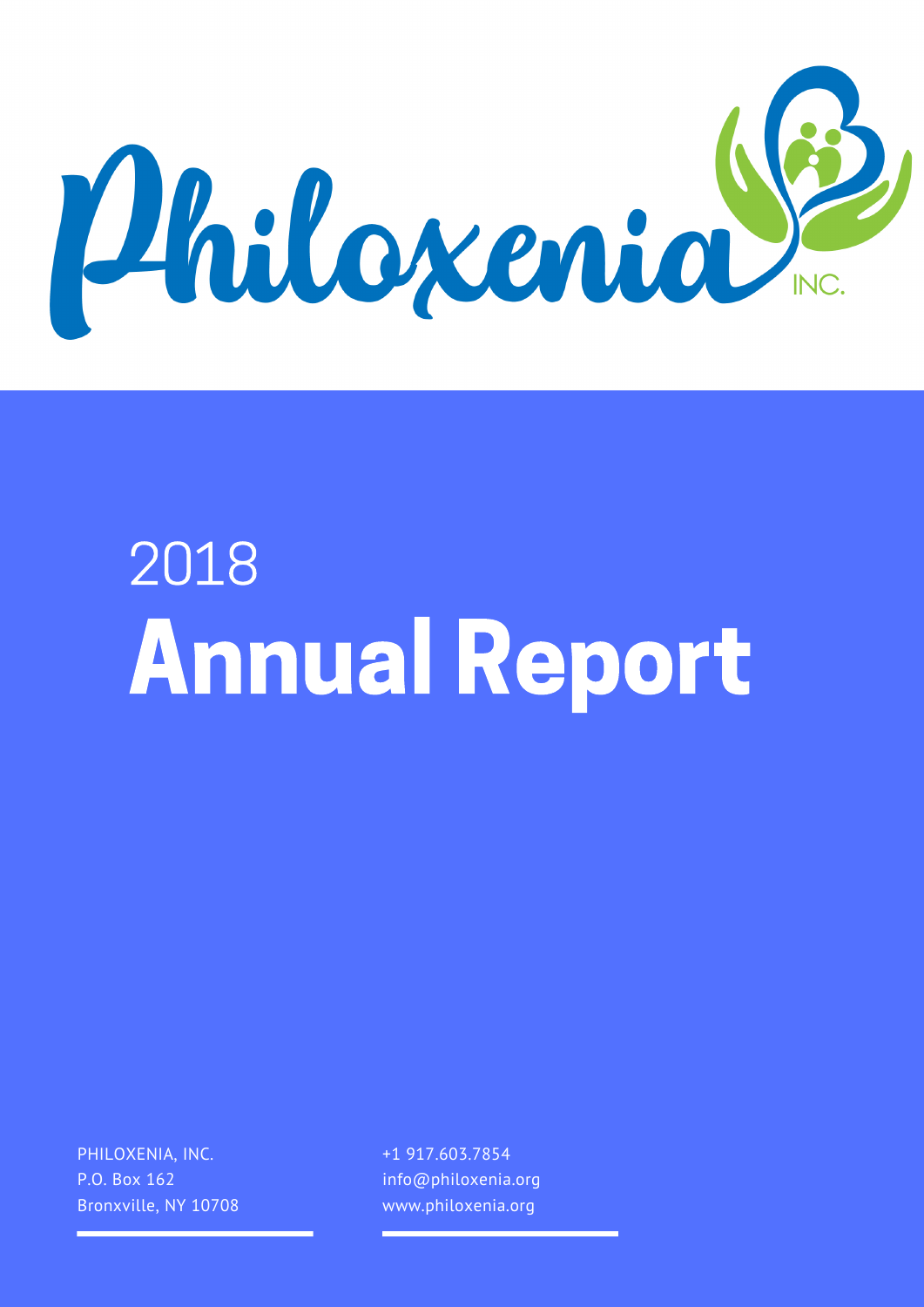## Our Mission



**Philoxenia** – the Greek word for "friend to the stranger" – expresses the heart of our mission: to feed and clothe the homeless.

Philoxenia, Inc. is a 501c3 Non Profit Organization formed in 2017. Our mission is to provide inspiration, programming, and financial support for the care of persons who are hungry or homeless within the U.S.

#### **STATE OF HOMELESSNESS IN THE US.**

Highest levels since the Great Depression

554,000 homeless people across the country on any given night.

The number of homeless sleeping each night in shelters is now 82% higher than it was 10 years ago.

In NY City, nearly 130,000 homeless men, women, and children slept in City shelters in the last year - including more than 45,000 children.

Families make up three-quarters of the homeless shelter population.

Nearly 40,000 veterans are homeless across the US on any given night.

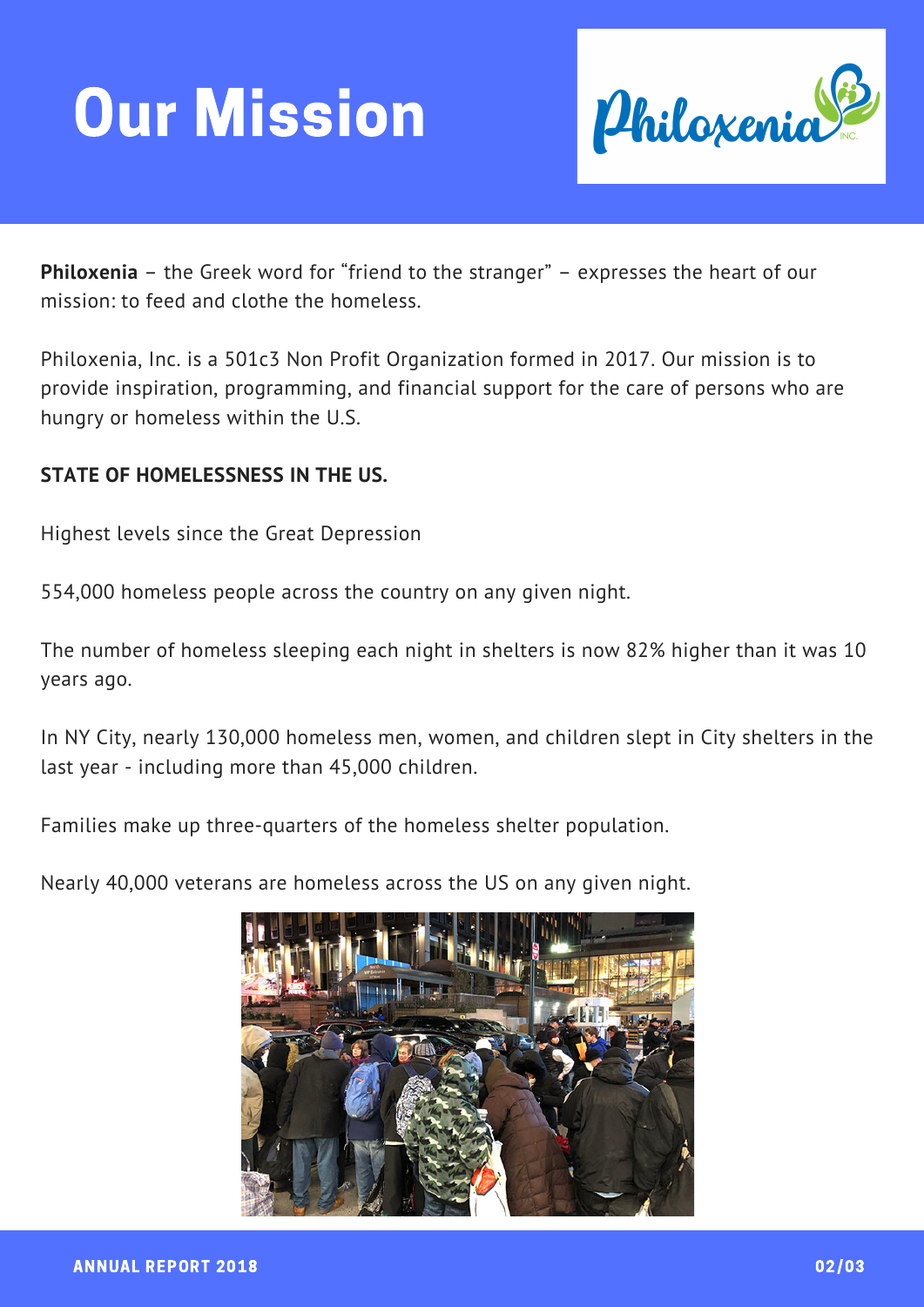### Our Founding Year



- Secured 501c3 Status
- Named Board of Directors
- Instituted By-Laws
- Developed a Grant Application
- **Established Social Media Profiles**

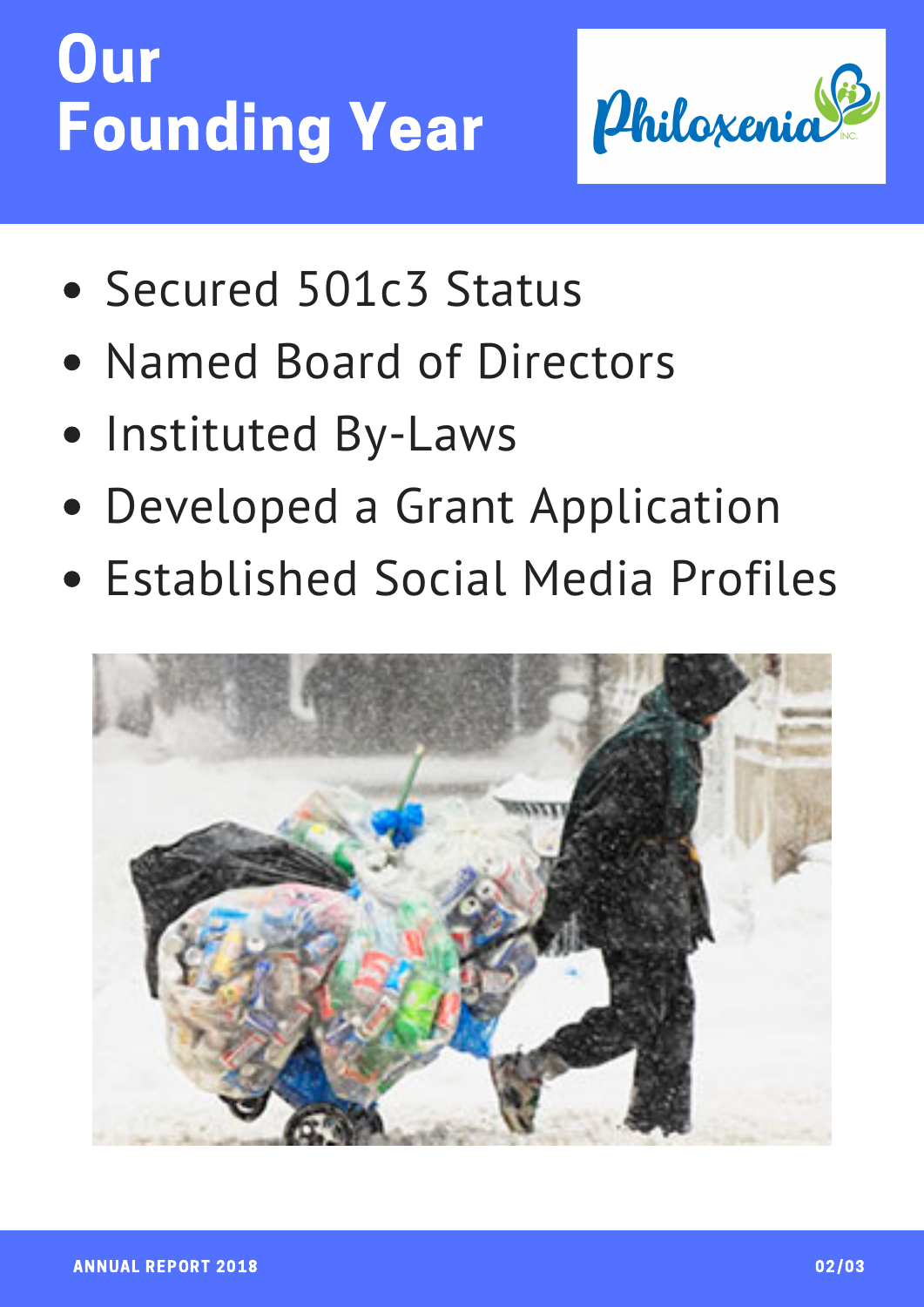# 2018 Financials



### \$11,843

TOTAL REVENUE

Book Sales & Donations



#### **ADMINISTRATIVE** EXPENSES

Web Site Development

### \$8,741

#### GRANTS IN 2018

Funds distributed to 9 organizations









@PhiloxeniaInc



Philoxenia\_inc



www.facebook.com/ Philoxenia.org/